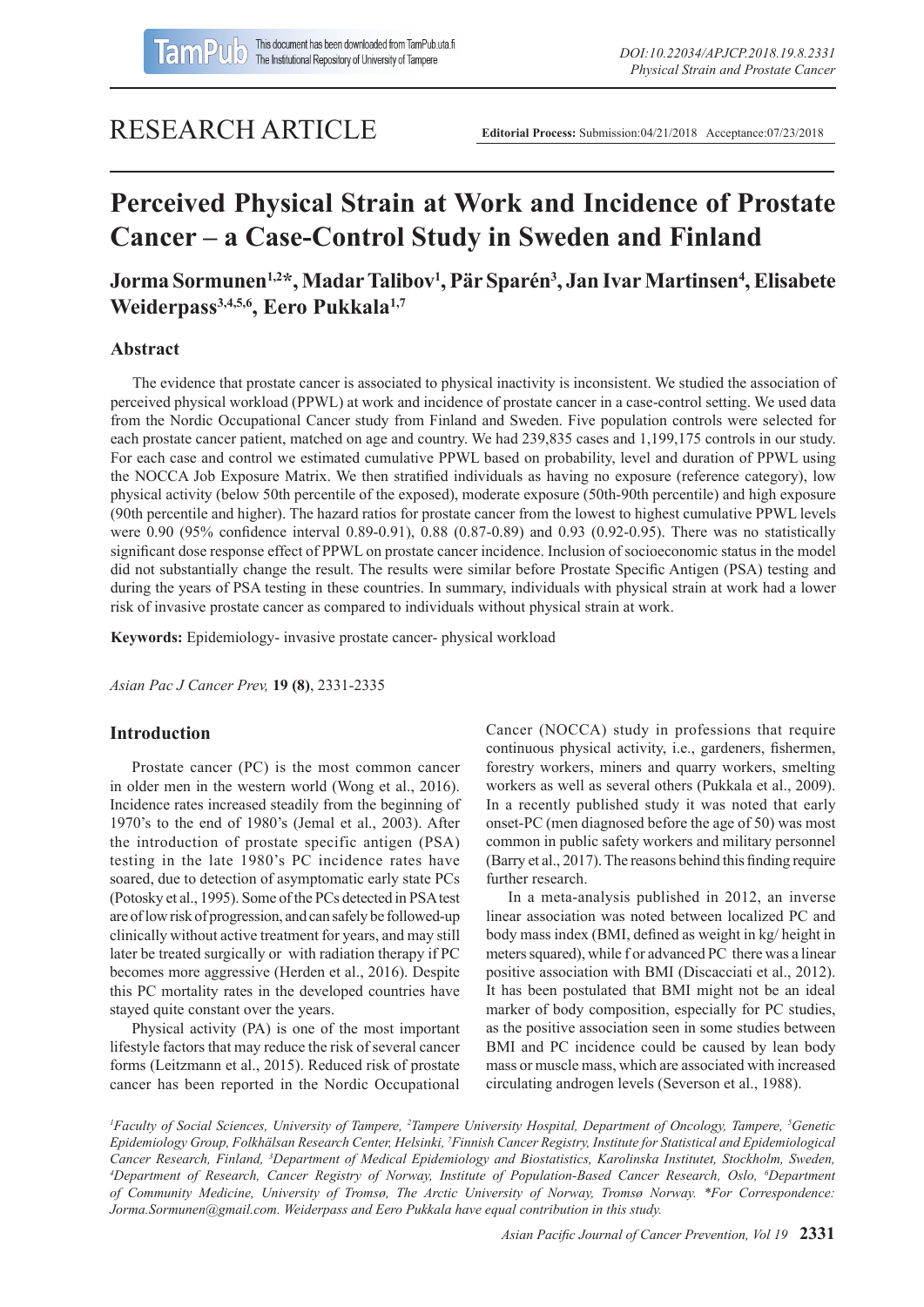#### *Jorma Sormunen et al*

Socioeconomic status (SES) seems to predict active PSA-screening (Burns et al., 2012). In a Norwegian cohort study the incidence of PC, probably due to increased PSA-testing, was elevated among men of high SES when compared to low SES (RR = 1.30; 95% CI 1.05-1.61). Men who were highly educated had similarly an increased risk for PC-diagnosis when compared to those with least education (RR =  $1.56$ ; 95% CI 1.11-2.19). In the same study a 20-percent protective effect was detected with leisure-time physical activity ( $RR = 0.80$ ;  $95\%$  CI 0.62-1.03 for high vs low activity) (Lund Nilsen et al., 2000). In another study SES was studied in relation to cancers of male genital organs in Finnish men aged 45-69 years of age between years 1971-95. The incidence of prostate cancer was 40-50% higher in men of the highest SES than men of the lowest SES. The difference diminished significantly in the 1990s (Pukkala and Weiderpass, 2002).

The aim of this study is to assess effect of perceived physical workload (PPWL) at work and the incidence of invasive prostate cancer in Finland and Sweden.

#### **Materials and Methods**

We used a nested case-control design within the Nordic Occupational Cancer Study (NOCCA) cohort. This cohort consists of 14.9 million people from Nordic Countries (Finland, Iceland, Norway, Denmark, and Sweden) who participated in population censuses in 1960, 1970, 1980/1981, and/or 1990. A detailed description of the NOCCA cohort has been given by Pukkala et al., (2009). As we did not have access to the individual records neither of the Danish nor the Norwegian parts of the cohort, their data were not included. Occupational histories of individuals from Iceland were not available for us, thus these data were not included.

Occupational data was obtained from digital census records from 1960 and later censuses in Sweden and from 1970 and later censuses in Finland. Unique personal identity codes were used for linking the records from census with cancer registry data and national population registries for information on death, and emigration from the country (Pukkala et al., 2009).

The cancer registries in Finland and Sweden have collected information on almost every single cancer case diagnosed since the 1950s, and their data is of high quality (Pukkala et al., 2017).

For this study all incident prostate cancer cases diagnosed between the first available census and the 31st of December 2005 were extracted from the NOCCA cohort. Five controls for each cancer case were randomly selected among men who were alive and without a reported diagnosis of prostate cancer on the date of diagnosis of the case (hereafter the "index date" of the case–control set). Cases and controls were matched for year of birth and country. Individuals with minimum age of 20 years at index date, and having occupational information from at least one census record before the index date, were included in this study. Having a cancer diagnosis before prostate cancer incidence (for cases) or inclusion date (for controls) was not considered an exclusion criteria.

For each case and control, the PPWL was estimated based on conversion of occupational codes to quantitative amounts of PPWL with the NOCCA Job Exposure Matrix (JEM) (Kauppinen et al., 2009).

The PPWL is characterized by probability (P) and average PPWL (L). The unit of exposure was defined as a score of workers reporting heavy or rather heavy physical work in a national interview survey, which was conducted in 1990 as a part of the national 'Quality of Work Life Survey' in Finland. ("Content Areas of Quality of Work Life Surveys" 1990). When most workers in an occupational category reported very heavy workload in their profession, the value approaches one. If most respondent reported only fairly heavy work, the value approaches zero. If <10% persons in the occupation reported heavy or rather heavy physical work, the PPWL was set to zero. The estimated PPWL was highest among reinforced concrete layers, stonemasons, and concrete shutters (Annex Table 1).

We quantified the cumulative exposure to PPWL for all cases and controls. Physical workload of all individuals was calculated by using the time (T) between the age of 20 (typical age to start working in non-academic occupations) and the age of 65 (typical retirement age) or index date as a multiplier for the P\*L-exposure of the profession of the individual (Table 1). After this, the individuals with PPWL above the baseline level, which was defined as P\*L\*T being zero, were divided to low (lowest 50% of the non-zero P\*L\*T; <7.37 PPWL-years), moderate (between 50 and 90 percentiles; 7.37-20.1 PPWL-years) and high (highest 10%; >20.1 PPWL-years) categories. If there were different occupational codes in census records for an individual, he was assumed to have changed occupations in the middle of the period between known census years.

Based on the introduction of PSA-testing at the end of 1980's, as well as the possible SES-bias in access to it, we conducted stratified analyses for the period before and after 1990 in order to evaluate the effect of PSA-testing on our main results. We used year 1990 as a cut-point because PSA-testing became widely available that time. (Oesterling et al. 1995).

## **Results**

Altogether 239,835 PC-cases and 1,199,175 controls were identified during the study period (Table 1). The average age at diagnosis was 72.2 years. Most men were over 60 years old when they were diagnosed with PC, but there were a few cases that were diagnosed also in men under the age of 30.

The lowest risk estimate for PC was observed for moderate cumulative PPWL level; the HR was 0.88 (95% CI 0.87-0.89) when compared to the reference population. Reduced risks were also observed for low PPWL level (HR=0.90, 95% CI 0.89-0.91) and for high PPWL level (HR=0.93, 95% CI: 0.92-0.95). We observed statistically significantly decreased risk of PC, though without a clear dose-response pattern (Table 2).

After adjustment for SES the HRs were 0.94 (95% CI 0.93-0.95), 0.94 (0.92-0.95) and 0.97 (0.95-0.99) for the low, moderate and high PPWL groups (Table 2).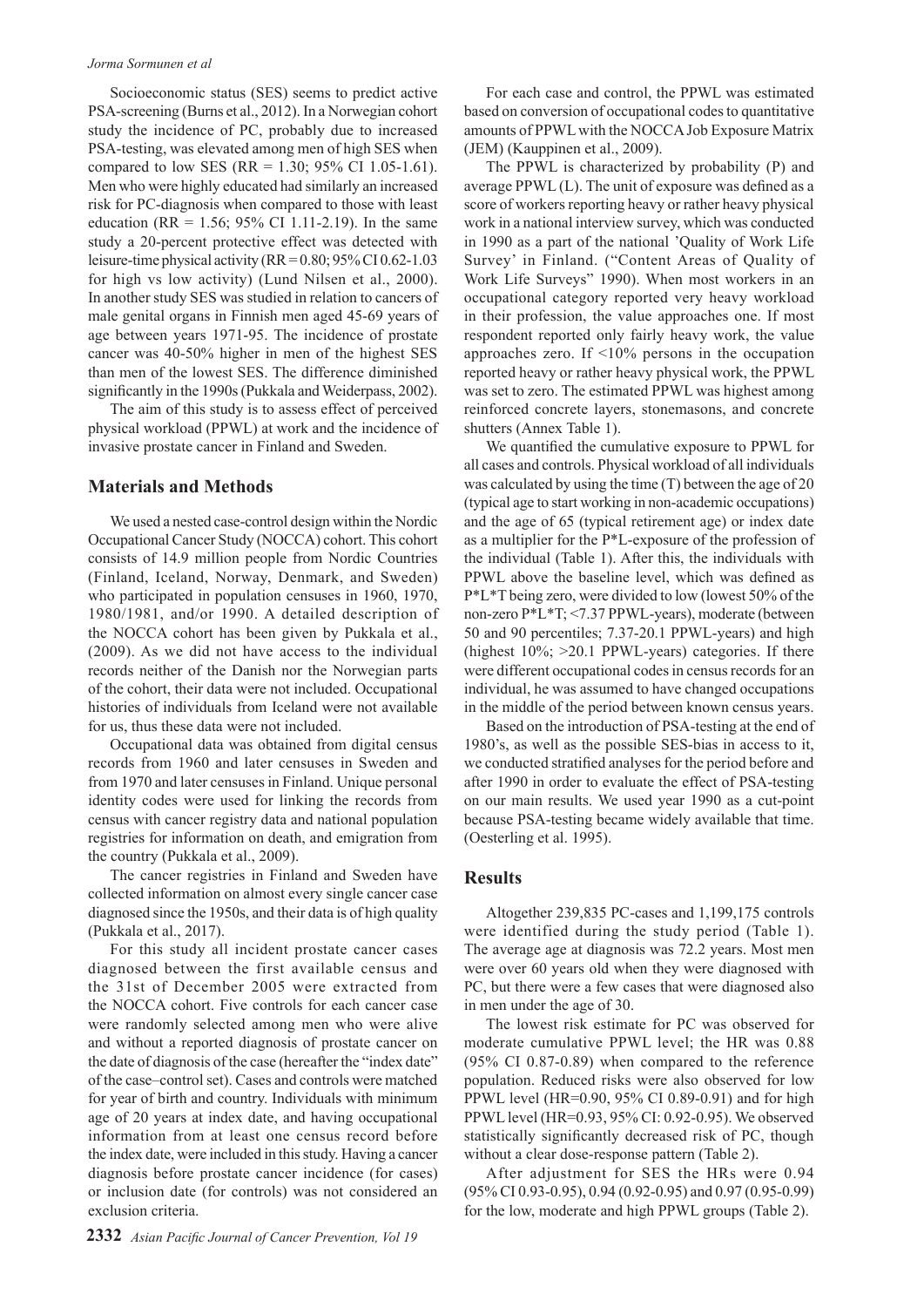| Characteristics       | Case    |      | Control   |      |
|-----------------------|---------|------|-----------|------|
|                       | n       | $\%$ | N         | $\%$ |
| Total                 | 239,835 | 100  | 1,199,175 | 100  |
| Age at index date     |         |      |           |      |
| $<$ 40                | 22      | 0.0  | 105       | 0.0  |
| $40 - 60$             | 20,198  | 8.4  | 101,515   | 8.5  |
| 60-80                 | 175,645 | 73.2 | 877,070   | 73.1 |
| >80                   | 43,970  | 18.3 | 220,485   | 18.4 |
| Country               |         |      |           |      |
| Finland               | 58,921  | 24.6 | 294,605   | 24.6 |
| Sweden                | 180,914 | 75.4 | 904,570   | 75.4 |
| Period                |         |      |           |      |
| Before 1990 (pre-PSA) | 83,772  | 34.9 | 418,860   | 34.9 |
| 1990-2005 (PSA)       | 156,063 | 65.1 | 780,315   | 65.1 |
| Socio-economic status |         |      |           |      |
| Upper white-collar    | 59,318  | 24.7 | 257,201   | 21.5 |
| Lower white-collar    | 83,527  | 34.8 | 424,643   | 35.4 |
| Upper blue-collar     | 68,317  | 28.5 | 358,869   | 29.9 |
| Lower blue-collar     | 14,102  | 5.9  | 78,631    | 6.6  |
| Farmer                | 11,066  | 4.6  | 53,500    | 4.5  |
| Economically inactive | 3,503   | 1.5  | 26,331    | 2.2  |

Table 1. Characteristics of Study Population for Prostate Cancer Data in Finland and Sweden

Table 2. Hazard Ratio (HR) and 95% Confidence Interval (95% CI) for Prostate Cancer, by Cumulative PPWL Exposure in Finland and Sweden, with an without Unadjustment for Socioeconomic Status (SES)

|                    | Unadjusted |                   |        | Adjusted for SES |               |         |  |
|--------------------|------------|-------------------|--------|------------------|---------------|---------|--|
| Exposure           | <b>HR</b>  | 95% CI<br>p-trend |        | <b>HR</b>        | 95% CI        | p-trend |  |
| Cumulative $PPWL1$ |            |                   |        |                  |               |         |  |
| Reference          | 1.00       | Ref.              |        | 1.00             | Ref.          |         |  |
| Low                | 0.90       | 0.89-0.91         |        | 0.94             | $0.93 - 0.95$ |         |  |
| Moderate           | 0.88       | 0.87-0.89         |        | 0.94             | $0.92 - 0.95$ |         |  |
| High               | 0.93       | $0.92 - 0.95$     | < 0.01 | 0.97             | $0.95 - 0.99$ | < 0.01  |  |

1 , Cut-points are based on 50th and 90th percentile of exposure distribution among exposed subjects.

| Table 3. Hazard Ratio (HR) and 95% Confidence Interval (95% CI) for PPWL Exposure and Prostate Cancer in |  |  |  |
|----------------------------------------------------------------------------------------------------------|--|--|--|
| Finland and Sweden Stratified by PSA-period, with and without Adjustment for Socioeconomic Status (SES)  |  |  |  |

| Cumulative PPWL <sup>1</sup> | Case   | Control | Unadjusted |               |         | Adjusted for SES |               |         |
|------------------------------|--------|---------|------------|---------------|---------|------------------|---------------|---------|
|                              |        |         | <b>HR</b>  | 95% CI        | p-trend | <b>HR</b>        | 95% CI        | p-trend |
| Before 1990 (pre-PSA period) |        |         |            |               |         |                  |               |         |
| Reference                    | 30,205 | 144,069 | 1.00       | Ref.          |         | 1.00             | Ref.          |         |
| Low                          | 22,290 | 114.081 | 0.90       | 0.89-0.91     |         | 0.94             | $0.92 - 0.96$ |         |
| Moderate                     | 21,980 | 114,294 | 0.88       | 0.87-0.89     |         | 0.94             | $0.92 - 0.96$ |         |
| High                         | 9.297  | 46,416  | 0.93       | $0.92 - 0.95$ | < 0.01  | 0.99             | $0.95 - 1.02$ | 0.01    |
| 1990 and later (PSA period)  |        |         |            |               |         |                  |               |         |
| Reference                    | 56,720 | 261,649 | 1.00       | Ref.          |         | 1.00             | Ref.          |         |
| Low                          | 54,533 | 282,317 | 0.89       | 0.88-0.90     |         | 0.94             | $0.92 - 0.95$ |         |
| Moderate                     | 38,548 | 204,829 | 0.87       | 0.86-0.88     |         | 0.93             | $0.92 - 0.95$ |         |
| High                         | 6,262  | 31,520  | 0.92       | 0.89-0.95     | < 0.01  | 0.96             | $0.93 - 1.00$ | < 0.01  |

1 , Cut-points are based on 50th and 90th percentile of exposure distribution among exposed subjects.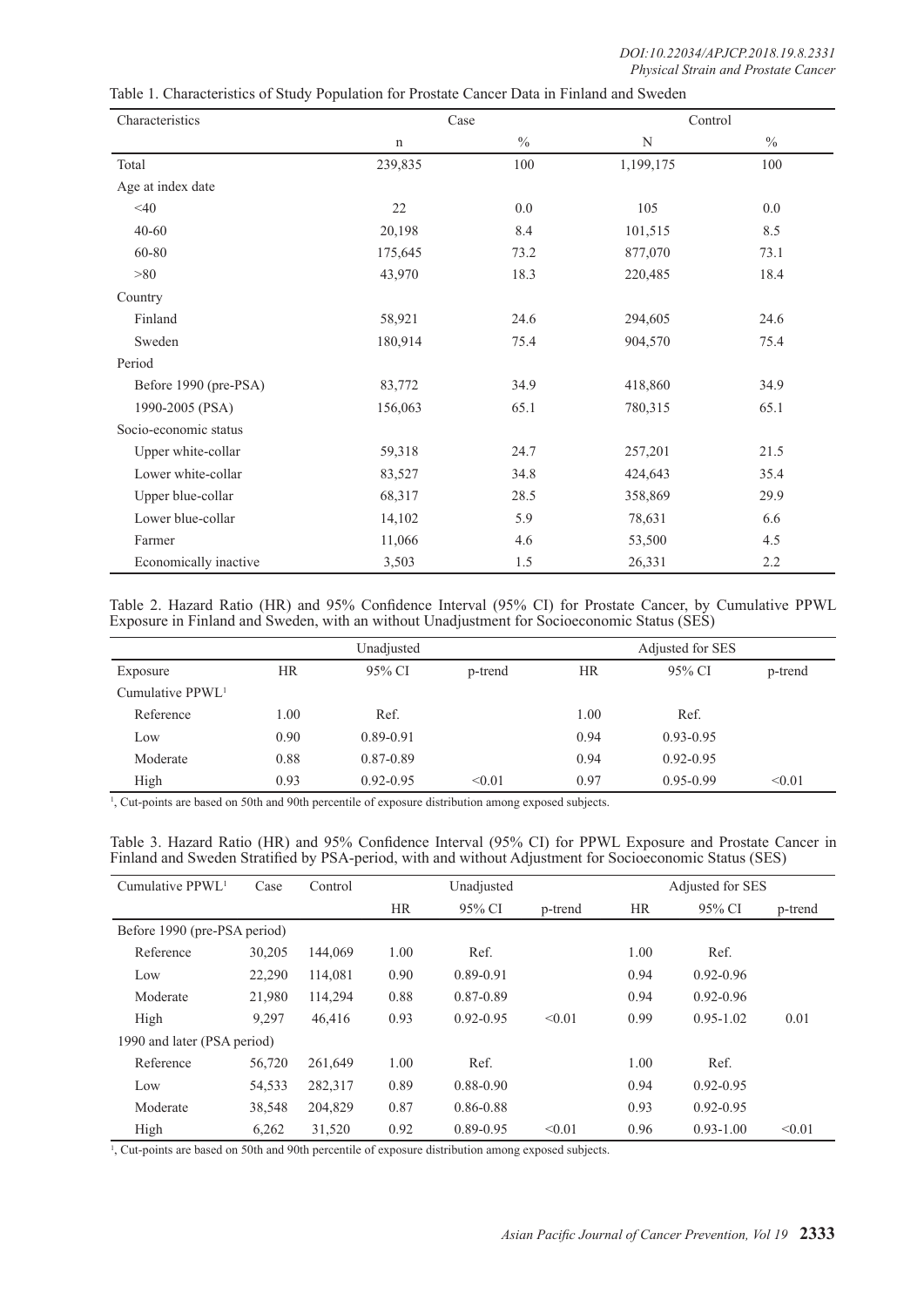The HRs were virtually identical before and during the PSA-testing period (Table 3).

## **Discussion**

Our study shows that the incidence of PC was lower in individuals with PPWL compared to individuals without PPWL, but there was no evidence of a dose-response relationship.

When interpreting our results, one potential limitation of the present study is exposure misclassification, which may arise from the following sources. First, the generic JEM does not take into account the variation of PPWL between individuals in the same occupation category, but an average PPWL is given to every individual in the same occupational category. NOCCA-JEM does not account for industries but only occupational groups. PPWL intensity and prevalence may vary by industry included into the same occupational group (Wang et al., 2009). Hence, a lack of information on industry may also contribute to misclassification, in the case of this study of physical strain at work, and bias the association between exposure and outcome of interest (Stewart and Herrick, 1991).

The incomplete data on work history may also contribute to exposure misclassification. People's work histories were based on census records that are merely snapshots of jobs held in the year before the time of the census. The data did not provide exact information on the changes of the job or tasks during the entire career. The census information was known from years 1960-1990, and the oldest individuals may have started their work life more than 40 years before the first known census occupation. If the person was still at rather high age in a physically demanding job, it was unlikely that he would have been in the beginning of his/her career in a physically less demanding job, while the change to physically less demanding job in older age is more common. Therefore it is likely that the persons classified to the highest PPWL category truly belonged in that category but there may be persons in the reference category with some PPWL exposure. This misclassification would bias the HR values towards unity and lead to slightly too low estimates of the protective effect in our study.

The associations between lifestyle, physical activity at work and the risk of PC reported in previously published studies have been inconsistent. Lifetime total occupational physical activity did not prove to be protective of PCs in a Swedish study published in 2008 (Wiklund et al., 2008). On the contrary, there was an increased risk of PC for men that had a high amount of physical activity in their work. There was a significantly decreased risk in high physical activity workers in the US (Krishnadasan et al., 2008) but several other studies have been inconclusive or negative (Sass-Kortsak et al., 2007). Often these results can be explained by small sample size and short follow-up.

We were unable to control for the leisure time physical activity of the subjects. However, on population level we were able to assess the effects of independent lifestyle factors to a satisfactory degree. Some studies have reported a small decrease in PC risk for increased

leisure time PA (Littman et al., 2006), but recently some conflicting findings have been reported: an increased PC incidence has been reported in a meta-analysis of 12 different studies from US and Europe comprising of 1.44 million adults. Intense leisure-time physical activity was associated with a 5% increased risk of prostate cancer (HR, 1.05; 95% CI, 1.03-1.08) (Moore et al., 2016).

Advantages of the study are important. The Nordic cancer registries (Pukkala et al., 2017) have reportedly a very high accuracy and completeness when it comes to their data. In addition to that we've had access to the accurate job history of the participants of this study (Pukkala et al., 2009) to a very satisfactory degree. The completeness and the amount of the data makes this dataset unique.

In addition to this the general lifestyle and access to healthcare for all social classes, thanks to tax funded health care, is almost identical to everyone living in Finland and Sweden. In addition to that in both countries the local municipalities support different health promoting activities e.g. cheap access to sports facilities.

Our study confirms the association between physical activity and the incidence of PC: in fact even modest levels of physical activity (PA) at work can reduce the incidence of PC significantly (Cuzick et al., 2014). In addition, the results were almost identical at the time before the era of PSA-testing and during PSA-testing. Most importantly our study adds up to the finding presented by earlier research that especially the lack of physical activity and sedentary lifestyle seem to be associated with higher risk of PC than any level of physical activity.

## **References**

- Barry KH, Martinsen JI, Alavanja MCR, et al (2017). Risk of early-onset prostate cancer associated with occupation in the Nordic countries. *Eur J Cancer*, **87**, 92–100.
- Burns R, Walsh B, O'Neill S, O'Neill C (2012). An examination of variations in the uptake of prostate cancer screening within and between the countries of the EU-27. *Health Policy*, **108**, 268–76.
- Content Areas of Quality of Work Life Surveys (1990). Statistics Finland. http://www.stat.fi/tk/el/tyoolot\_aineisto\_sisalto\_ en.html.
- Cuzick J, Thorat MA, Andriole G, et al (2014). Prevention and early detection of prostate cancer. *Lancet Oncol*, doi:10.1016/S1470-2045(14)70211-6.
- Discacciati A, Orsini N, Wolk A (2012). Body mass index and incidence of localized and advanced prostate cancer-a dose-response meta-analysis of prospective studies. *Ann Oncol*, **23**, 1665-71.
- Herden J, Ansmann L, Ernstmann N, Schnell D, Weissbach L (2016). The treatment of localized prostate cancer in everyday practice in Germany. *Dtsch Arztebl Int*, **113**, 329-36.
- Jemal A, Murray T, Samuels A, et al (2003). Cancer statistics, 2003. *CA Cancer J Clin*, **53**, 5–26.
- Kauppinen T, Heikkilä P, Plato N, et al (2009). Construction of job-exposure matrices for the nordic occupational cancer study (NOCCA). *Acta Oncol*, *48*, 791–800.
- Krishnadasan A, Kennedy N, Zhao Y, Morgenstern H, Ritz B (2008). Nested case-control study of occupational physical activity and prostate cancer among workers using a job exposure matrix. *Cancer Causes Control*, **19**, 107–14.